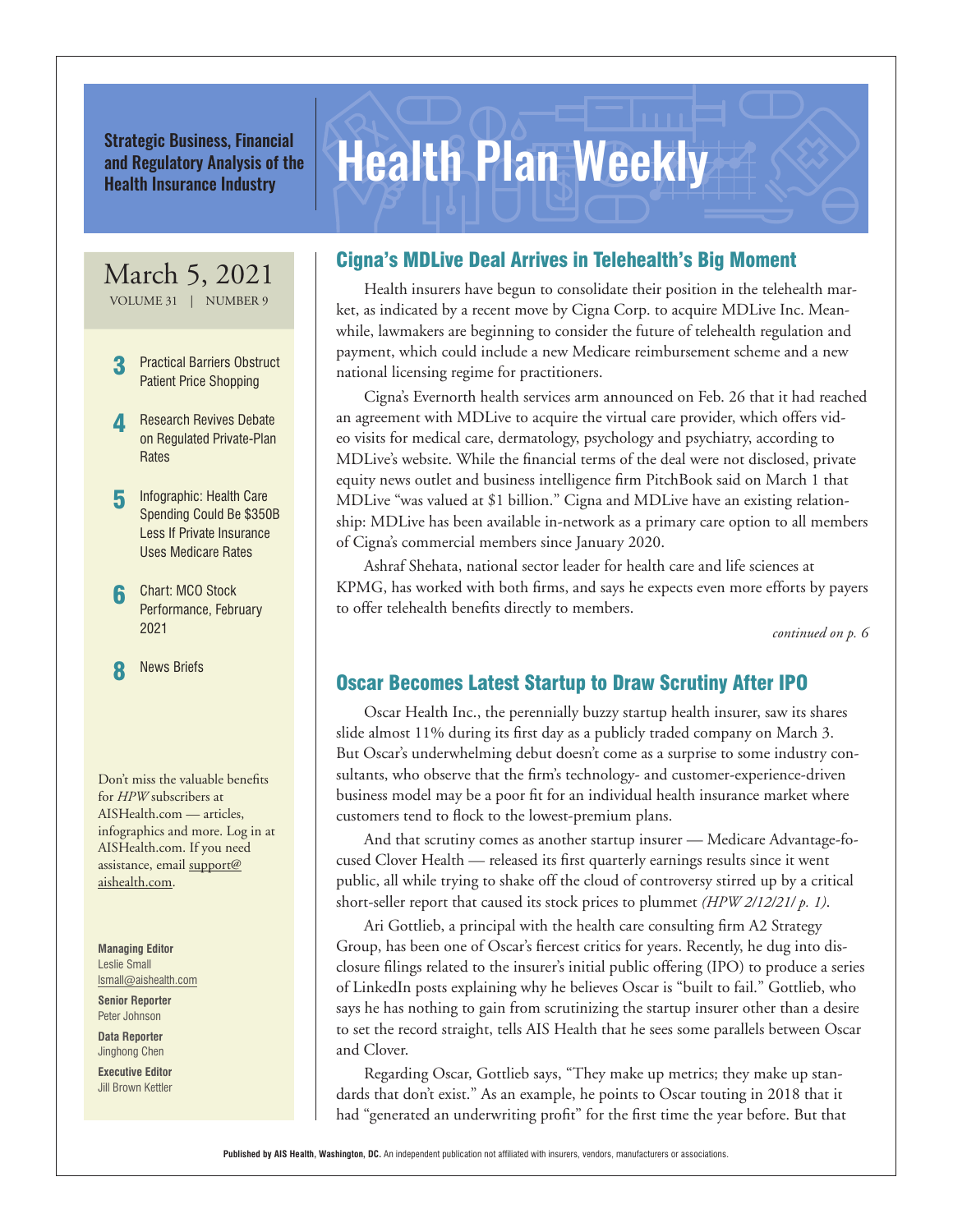just means the insurer's medical loss ratio [MLR] finally dipped below 100, "which is not a term that any health plan has ever had to use because honestly that's bad — that's not something you celebrate," Gottlieb says. "You never should have been over 100 to start with."

Similarly, when Clover reported its fourth-quarter and full-year 2020 earnings on March 2, its executives used the term "normalized MLR" essentially removing the net effect of COVID-19. "It's just a made-up term," Gottlieb says. "And it encapsulates a trend with the start-up plans, particularly Clover and Oscar, where they use new metrics to mask weakness in the underlying business."

Clover, which promotes open-network MA offerings and in-house technology platforms aimed at optimizing care management, reported a net loss of \$91.6 million in 2020, compared with a net loss of \$363.7 million the year prior. At least one equities analyst seemed underwhelmed by Clover's first earnings report, but remained optimistic about its business prospects.

"We acknowledge the difficult start out of the gates with results that fell shy of expectations, and a short report that has created an overhang," Citi analyst Ralph Giacobbe wrote in a March 3 note to investors. (Clover issued a lengthy rebuttal to the Feb. 4 short report from Hindenburg Research, which accused the insurer of hiding a Dept. of Justice investigation from shareholders and alleged various questionable business practices.) Giacobbe added that "it will likely take some time for [management] to build credibility and a track record. That said, we believe it premature to throw in the towel…as we remain optimistic around the [CMS Center for Medicare and Medicaid Innovation] direct contracting opportunity, which has yet to begin, and remains a main pillar to our more positive outlook."

Oscar, meanwhile, bills itself as "the first health insurance company built around a full-stack technology platform and a relentless focus on serving its members." As explained in a 2018 press release, the company says it "has a proven, replicable growth play-

*Health Plan Weekly* (ISSN: 2576-4365) is published 52 times a year by AIS Health, 2101 L Street, NW, Suite 300, Washington, D.C. 20037, 800-521-4323, www.AISHealth.com.

Copyright © 2021 by Managed Markets Insight & Technology, LLC. All rights reserved. On matters of fair use, you may copy or email an excerpt from an article from *HPW*. But unless you have AIS Health's permission, it violates federal law to copy or email an entire issue, share your AISHealth.com password, or post content on any website or network. Please contact sales@aishealth.com for more information.

*Health Plan Weekly* is published with the understanding that the publisher is not engaged in rendering legal, accounting or other professional services. If legal advice or other expert assistance is required, the services of a competent professional person should be sought.

Subscriptions to *HPW* include free electronic delivery and access to all content online at www.AISHealth.com. To renew your annual subscription, please order online at www.AISHealth.com. For subscriptions for five or more users, contact sales@aishealth.com.

Senior Reporter, Peter Johnson; Managing Editor, Leslie Small; Executive Editor, Jill Brown Kettler

**EDITORIAL ADVISORY BOARD: Michael Adelberg,** Principal, Faegre Drinker Consulting; **Brian Anderson,**  Principal, Milliman, Inc.; **Brad Piper,** Principal and Consulting Actuary, Milliman, Inc.; **Adam J. Fein, Ph.D.,**  President, Pembroke Consulting, Inc.; **Bruce Merlin Fried,** Partner, Dentons; **John Gorman,** Founder and Chairman, Nightingale Partners LLC

# book: secure competitive prices with

new health systems, acquire and engage membership in significant volumes, build market share for our provider partners, and begin to drive health care costs down."

However, Oscar has yet to turn a profit. It reported a \$402 million loss in 2020, on the heels of a \$261 million loss in 2019. The insurer, which does business primarily in the Affordable Care Act exchanges, has now accumulated more than \$1.4 billion in losses since its inception in 2013, an amount that exceeds the annual gross domestic product of Somalia, Samoa, St. Kitts and Nevis, Guinea-Bissau, or Turks and Caicos, Gottlieb pointed out in one of his LinkedIn posts. That's despite raising over \$1 billion from venture capital funds, including Google Ventures and other Alphabet-affiliated entities.

#### **The majority of subsidy-eligible consumers shop almost entirely on the basis of price.**

**"**

Gottlieb theorizes that Oscar's financial woes stem primarily from elevated medical spend and poor risk adjustment for non-subsidized members, excessive investments and spending on sales and administrative costs for subsidized members, and limited success retaining members and growing in less commoditized businesses like Medicare Advantage.

Despite that, the insurer has grown. As of 2021, it had 416,998 members, according to AIS Health's Directory of Health Plans, and Gottlieb points out that Oscar posted 75% growth in 2020. But he argues that Oscar — despite having a lot of consumer-friendly appeal — wasn't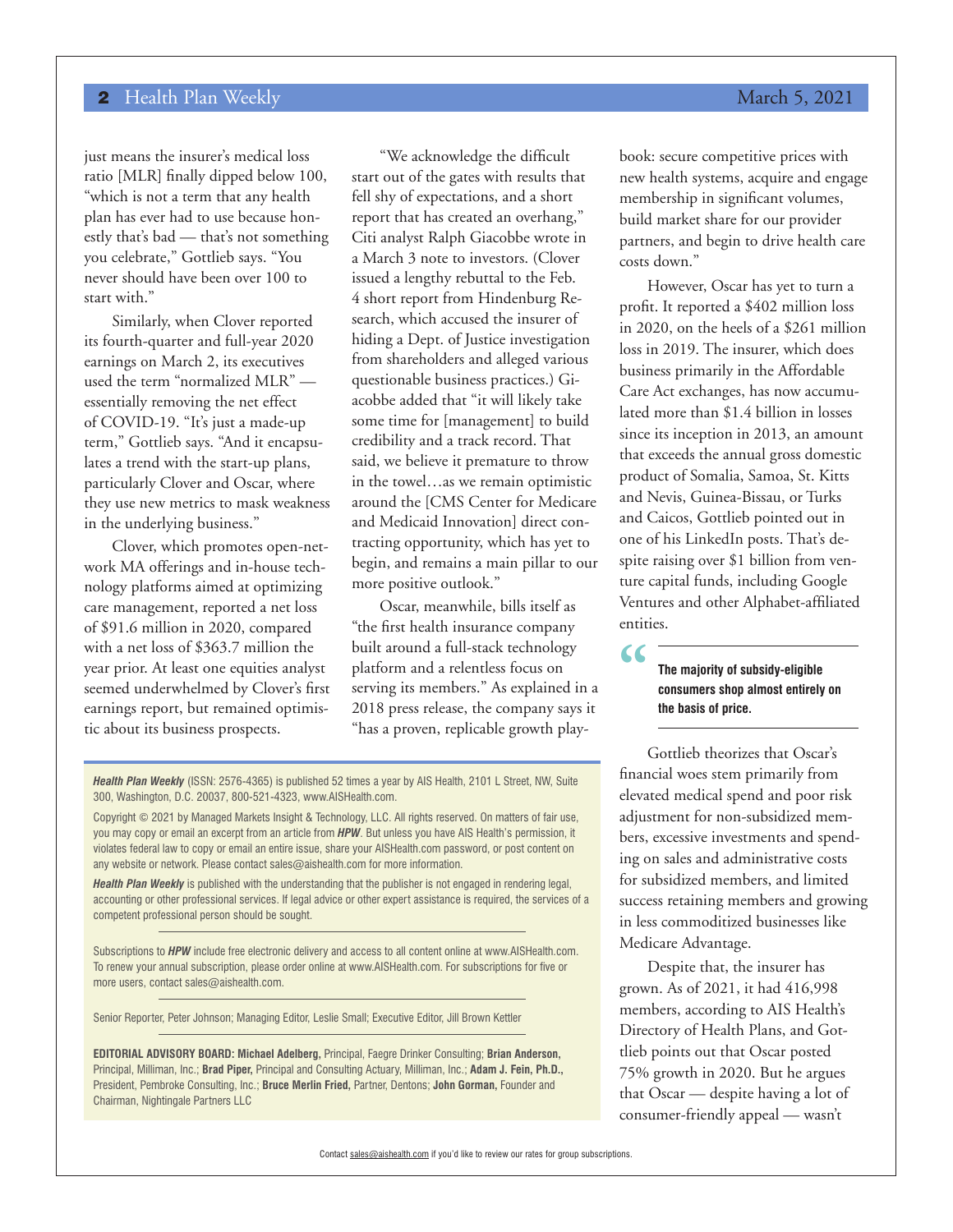#### March 5, 2021 **Health Plan Weekly 3**

built to accommodate its play for more subsidized ACA enrollees.

"The majority of subsidy-eligible consumers shop almost entirely on the basis of price, as reflected in market after market where plans that have the lowest effective premiums have the highest share," Gottlieb wrote. "In a commoditized, price-driven market (where Oscar's higher-cost network may not be fully valued), Oscar's marketing, consumer experience, and other SG&A [selling, general and administrative expenses] investments running at more than twice the level of competitors at 26% of premiums — reflect unsustainable levels of spend that does little to actually attract and retain consumers."

#### Startups Often Lack Leverage

Gottlieb isn't the only one who views Oscar's business model critically.

"At a very basic level, health insurance is almost all about the 'Cost of Goods Sold' — in this case, medical costs," says Joe Paduda, founder and principal of Health Strategy Associates. "Health insurance start-ups don't have the membership leverage to negotiate good prices with providers, nor the providers necessary to attract members.

"Oscar chose to enter the business aggressively, losing a lot of money by attracting name-brand providers by paying them well, hoping that this would attract consumers," Paduda continues. "It looks like that worked — but reality is most insurance buyers are extremely price sensitive, so the name-brand providers (Cedars Sinai et al) are really driving up cost while not helping to retain members.

"One wonders if Oscar's founders and investors got all caught up in cool technology, great branding, and the whole 'addressable' market thing and didn't understand that's all nonsense

— the fundamental driver of success in commercial health insurance is simple — low cost wins."

Oscar did not respond to AIS Health's request for comment on Gottlieb's posts as of press time.

Contact Gottlieb at ari@a2strategy.com and Paduda at jpaduda@ healthstrategyassoc.com.  $\diamond$ 

*by Leslie Small*

#### Practical Barriers Obstruct Patient Price Shopping

Patients are likely to follow referrals made by their physicians even if they have sufficient information to make a choice between providers based on price, according to a new study by published in the Journal of Health Economics by authors including Michael Chernew, Ph.D., a Harvard Medical School economist and chair of the Medicare Payment Advisory Commission. The study adds another wrinkle to the ongoing debate about whether health care services can be shopped for like a commercial service.

According to an abstract of the study published by the National Institute for Health Care Management (NIHCM) Foundation, "this study examines the factors that influence where patients receive elective lower-limb MRIs and the potential for patients to shop for this care. Results highlight the very important role that referring physicians play in patients' choice of MRI provider and the lack of patient price shopping. Lower-limb MRIs should be highly shoppable because they are scheduled in advance, clinical quality does not vary meaningfully across providers and prices are widely variable. The fact that patients struggle to shop in this favorable setting makes it unlikely that greater cost sharing and

price transparency will lead them to shop for more complex services."

"A more promising avenue," the abstract concludes, "may be to harness the power exerted by referring physicians and help them to help their patients select better value providers."

Jeff Levin-Scherz, M.D., national co-leader of the health management practice at Willis Towers Watson and an assistant professor at Harvard's schools of medicine and public health, tells AIS Health that there are some practical considerations that make it challenging to shop for MRIs, which have long been considered among the most shoppable medical services by health care experts.

#### Study Group Had Tools to Shop

"It's super research, because they look at a group that is fully moved to a high-deductible health plan, so they have every incentive to shop. They have transparency tools, so they have the ability to look to see what an MRI would cost, and still they go past six less expensive places before they go to the place their doctor recommended," Levin-Scherz explains. "The people who wrote this are economists, and they're sort of scratching their heads a little bit and saying, 'This does show that shopping is a little harder than we'd think.'"

"If a lot of people started shopping for their MRIs, it would really gum up the works in the health care delivery system," Levin-Scherz continues. "Most physicians are now ordering through a computerized physician ordering program because of electronic medical records. The radiology centers that they use — they're already set up. If I was ordering an MRI and someone said, 'please don't order it where you're practicing — could you order it at another MRI center a few blocks away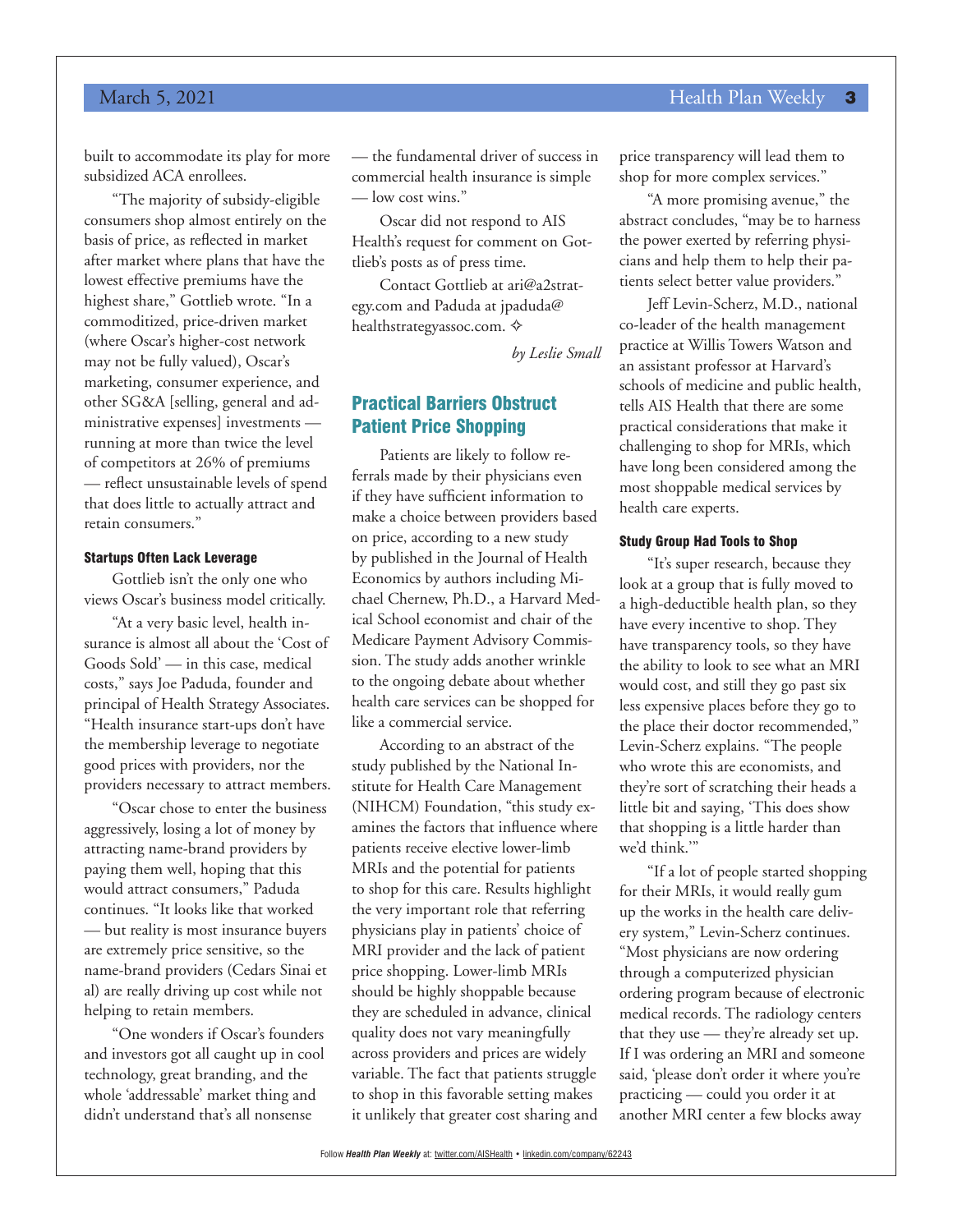because it's \$100 cheaper?' it would actually be really hard for me to do it, because the MRI probably wouldn't be in my ordering system. Then, after I succeeded in ordering it, after I get the MRI from this other place, the orthopedist that I refer the person to couldn't actually see it in the EMR [electronic medical record] because it's somewhere else. So they have to ask the patient to get a disc and hope they have the right software to be able to view it."

#### Uninsured Populations Shop for Services

Ashraf Shehata, national sector leader for health care and life sciences at KPMG, observes that shopping for services like MRIs is more common in parts of the health care system that cater to un- and underinsured populations, particularly clinics serving immigrant communities. He adds that big cities in Texas — where Medicaid has not been expanded, and there is a large immigrant population — fit that profile.

"[Shopping for services] just hasn't made its way over to the more traditional, enterprise [health care] world yet," Shehata tells AIS Health. "Part of it is the insurance benefit. It masks the true costs, and obviously the EOB complicates the fact of what the actual true cost is. So I think one segment would be anywhere we would see transactions that are insurance-based. I think the health care systems in many markets are still built that way. But I think as we start to look at inner-city communities, underinsured immigrants that might be fearing getting profiled in the system for a variety of immigration concerns — those are all kind of reasonable marketplaces that are quite lucrative. Quality and coordination of care may not be there, but clearly the market exists and it's been pretty successful in many places."

"For many of us who acquire health care through the traditional system imagine all the questions they always ask," Shehata says. "Provide your insurance card, provide your ID, provide your primary and secondary sources of payment — those are all very tactical questions that move us away from transparency and shopability. But there is an economy out there, clearly, that doesn't ask those questions."

Read the study at http://bit. ly/38aCVEW. Contact Levin-Scherz via Ed Emerman at eemerman@eaglepr.com and Shehata via Bill Borden at wborden@kpmg.com.  $\diamond$ 

*by Peter Johnson*

### Research Revives Debate on Regulated Private-Plan Rates

Two new analyses from prominent health care research groups argue that huge savings could be realized if private insurers paid providers at roughly the same rate as Medicare does. However, industry experts point out that the political will to do so may not be strong enough — even with a public option supporter in the White House — and such a move could also have very problematic consequences.

First, a research report from RAND Corp. examined three policy options that could reduce hospital prices: regulating prices, improving price transparency and increasing hospital competition. Of those three, researchers found that "price regulation could have the largest impact on hospital prices and spending but would likely face political challenges." Specifically, hospital spending could be reduced by \$61.9 billion to \$236.6 billion if reimbursement rates for private plans were capped at 100% to 150% of Medicare

Following that report from RAND was an issue brief published March 1 by the Kaiser Family Foundation (KFF), which used data from Market-Scan and FAIR Health to estimate the total annual reduction in health care spending by employers and privately insured people that would result from having private insurers reimburse health care providers at Medicare rates.

"A variety of policy levers could be used to move the health system in this direction, including Medicare for all, a public option, or regulatory controls over private prices," noted the analysis. Ultimately, it found that total health care spending for privately insured Americans would decrease by an estimated \$352 billion, or 41%, this year if private plans reimbursed health care providers at Medicare rates (see infographic, p. 5).

#### Pay Reform Would Hit Hospital Margins

"While the data and savings is interesting, it's not surprising given what we already know about government underpayment, and commercial payors serving to essentially subsidize that dynamic," Citi equities analyst Ralph Giacobbe wrote in a March 1 note to investors regarding the KFF analysis. In fact, previous research from RAND found that employers and private insurers pay hospital prices that are an average of 247% higher than the rates paid by Medicare.

"As a result, we see it highly unlikely that any new payment reform would tie to Medicare, as provider groups would significantly push back as it could cause many that already hover at [a] low margin to fall into the red," Giacobbe continued. "We continue to see reforms for things like Medicare for All, a public option, or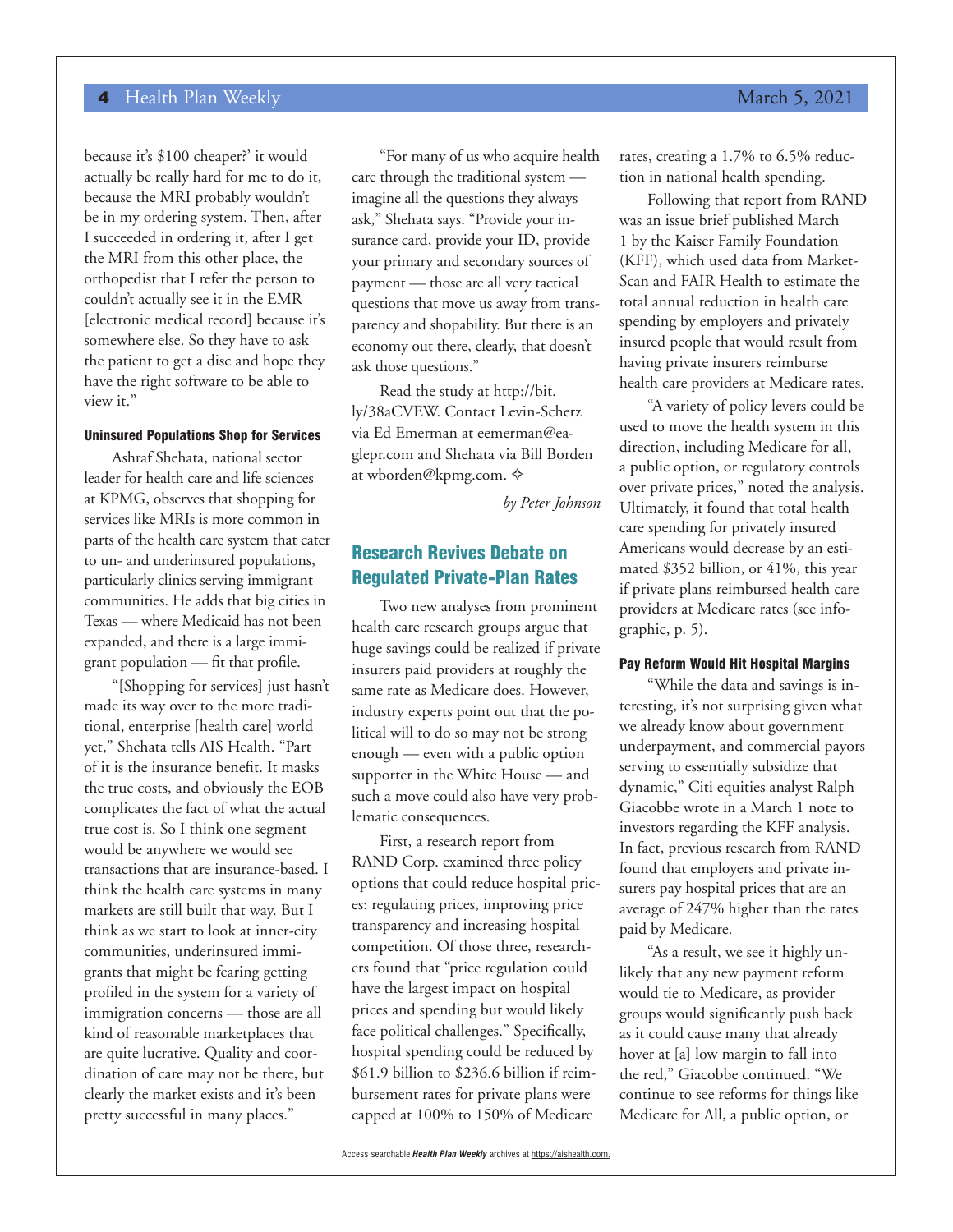#### March 5, 2021 **Health Plan Weekly 5** and the state of the state of the Health Plan Weekly 5

regulatory controls over private prices as low probability, and instead look to the Biden administration to build out/ tweak the current system with a particular focus on trying to shore up the ACA [Affordable Care Act]."

Michael Abrams, principal and co-founder at health care consulting firm Numerof & Associates, tells AIS Health that the RAND report's suggestion of capping private reimbursement rates is unrealistic.

"It strikes me as really surprising that with all the examples that are out there of the destructive impact of government price setting for essential goods and services, it's just shocking that any research organization would seriously treat that as an option," he says.

"Aside from that, I think it's safe to say that the American Hospital Association and the rest of the health care lobby has been extraordinarily effective at blocking anything that would threaten the status quo, so the odds of this idea ever seeing the light of day are slim to none," Abrams adds.

The RAND report does make it clear that hospital rate regulation has historically faced strong opposition.

"Although many states established hospital rate-setting systems in the 1960s and 1970s, most deregulated this process in the 1980s and 1990s," researchers explain, adding that Maryland's all-payer system is the only one left. Some states in recent years have tried to cap reimbursement rates for their state employee health plans, but they faced fierce pushback from hospital groups. In addition, Washington and Colorado are pursuing public option programs that would pay providers at a set percentage of Medicare rates, but both states "rolled back or delayed their

#### **Health Care Spending Could Be \$350B Less If Private Insurance Uses Medicare Rates** *by Jinghong Chen*

Total health care spending for the privately insured population could drop by an estimated \$352 billion in 2021 if insurers reimburse health care providers at Medicare rates, a 41% decrease from the \$859 billion in projected private health insurance spending this year, according to a recent Kaiser Family Foundation analysis. Nearly half of the total savings would be on outpatient hospital services, while inpatient services would account for 27% of the reduction. About one-third of the savings (\$115 billion) would come from adults ages 55 to 64. On average, per-person health care spending for adults ages 19 to 64 with private insurance would be an estimated \$2,096 less if Medicare rates were applied. For people ages 55-64, the potential reduction per person would reach \$3,944 on average.



© 2021 Managed Markets Insight & Technology, LLC. All Rights Reserved. Please see the box on page 2 for permitted and prohibited uses of *Health Plan Weekly* content.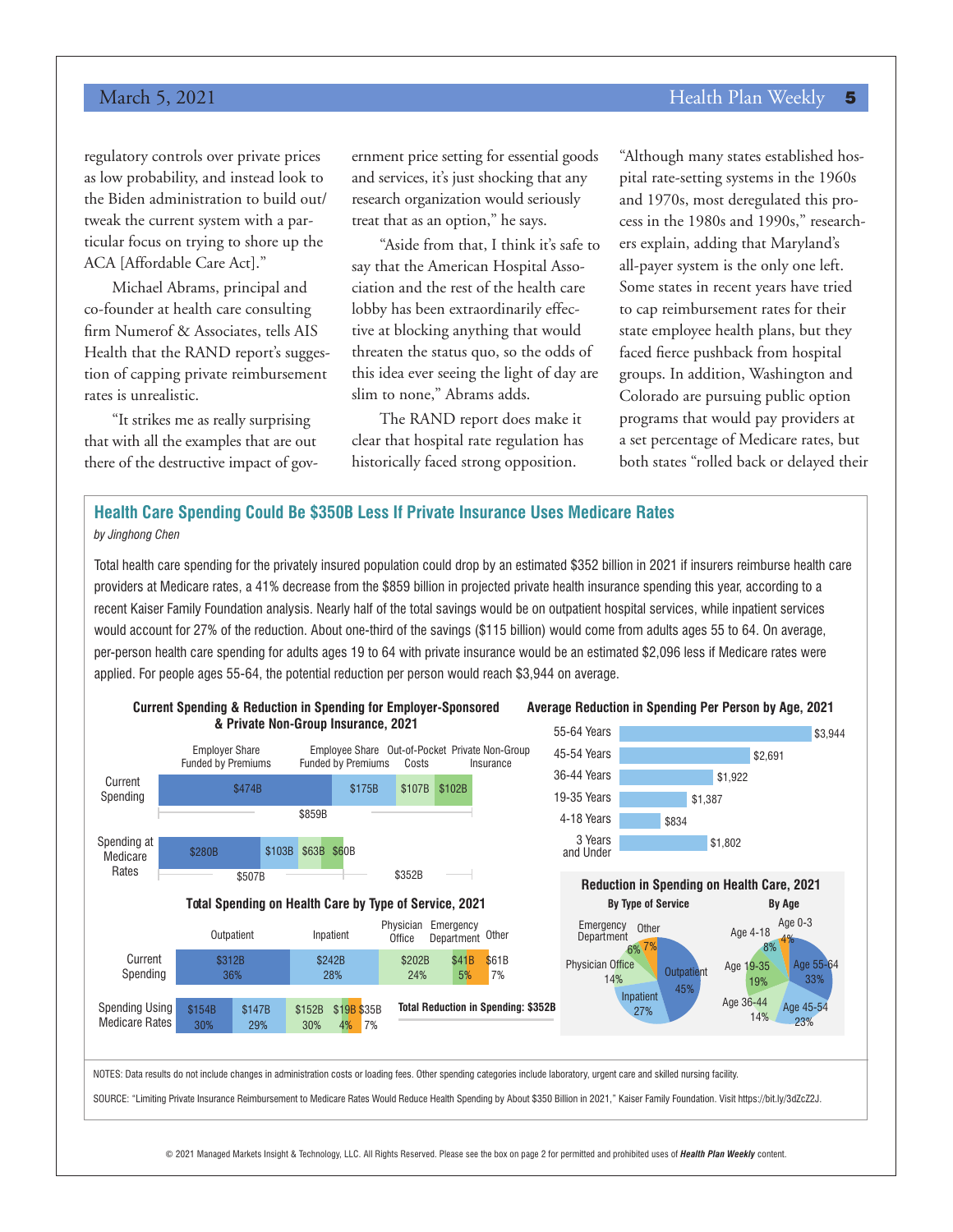plans" during the COVID-19 pandemic, the report noted.

Abrams argues that regulating private-plan reimbursement has been so difficult because it would be extremely damaging to many health systems' finances. "The low reimbursement that is paid by Medicare and Medicaid is such that most hospitals break even at best, and if they don't have commercially insured patients on whom to put the burden of their profitability, they're operating at a loss," he says.

On a more philosophical note, Abrams says he isn't convinced that hospital price regulation is a good idea even if it got enough political support.

"Think about what that means [for] the services that you're buying — if every provider gets paid exactly the same, which is how Medicare and Medicaid operate right now, the underlying message is: 'Health care is health care; doesn't matter where you go, you're always getting the same thing,'" he says.

"If that were the same and providers all got paid exactly the same, what incentive would there be for them to try and recruit the most talented physicians and surgeons, or to demonstrate the best outcomes?"

Find the RAND analysis at https://bit.ly/2NW9DCM and KFF report at https://bit.ly/2PvHxyR. Contact Abrams via Matthew Dick at matthew.dick@pinkston.co.  $\diamond$ 

*by Leslie Small*

| <b>MCO Stock Performance, February 2021</b>                               |                                               |                                   |                             |                                    |
|---------------------------------------------------------------------------|-----------------------------------------------|-----------------------------------|-----------------------------|------------------------------------|
|                                                                           | <b>Closing Stock</b><br>Price on<br>2/25/2021 | <b>February</b><br>Gain<br>(Loss) | Year-to-Date<br>Gain (Loss) | <b>Consensus</b><br>2021 EPS*      |
| <b>COMMERCIAL</b>                                                         |                                               |                                   |                             |                                    |
| Cigna Corp.                                                               |                                               |                                   |                             | $$209.34$ $(3.6%)$ $0.6%$ $$20.31$ |
| UnitedHealth Group \$328.87 (1.4%) (6.2%) \$18.17                         |                                               |                                   |                             |                                    |
| Anthem, Inc. 5300.24 1.1% (6.5%) \$24.68                                  |                                               |                                   |                             |                                    |
| <b>Commercial Mean</b>                                                    |                                               |                                   | $(1.3\%)$ $(4.1\%)$         |                                    |
| <b>MEDICARE</b>                                                           |                                               |                                   |                             |                                    |
| Humana Inc.                                                               | $$380.59$ (0.7%) (7.2%) \$21.66               |                                   |                             |                                    |
| <b>Clover Health</b>                                                      | $$9.71$ $(30.4\%)$ $(50.31)$                  |                                   |                             |                                    |
| <b>Medicare Mean</b>                                                      |                                               |                                   | $(0.7\%)$ $(7.2\%)$         |                                    |
| <b>MEDICAID</b>                                                           |                                               |                                   |                             |                                    |
| Centene Corp.                                                             | $$58.76$ $(2.6%)$ $(2.1%)$ $$5.19$            |                                   |                             |                                    |
| Molina Healthcare, Inc. \$218.76 2.4% 2.9% 813.14                         |                                               |                                   |                             |                                    |
| <b>Medicaid Mean</b>                                                      |                                               |                                   | $(0.1\%)$ 0.4%              |                                    |
| <b>Industry Mean ex-CLOV</b>                                              |                                               |                                   | $(0.8\%)$ $(3.1\%)$         |                                    |
| *Estimates are based on analysts' consensus estimates for full-year 2021. |                                               |                                   |                             |                                    |
| SOURCE: Bank of America Merrill Lynch.                                    |                                               |                                   |                             |                                    |

#### Cigna Makes Telehealth Deal

*continued from p. 1*

"Most of the affiliations we've seen with health plans and telemedicine providers has been through strategic alliances. Obviously, we've seen the whole category of companies that MDLive represents have done that through building a platform and then building relationships with payers and even providers. So I think that the idea that they were going to go beyond a strategic relationship is inevitable," Shehata tells AIS Health.

Shehata adds that the COVID-19 pandemic has acted as an accelerant for telemedicine use. He expects patients will continue to demand telemedicine options even after the pandemic subsides, and that payers will see that demand as an opportunity to narrow the gap between themselves and members.

#### Transactions Were 'Long Time Coming'

"We saw that with massive and immediate uptake of the platforms — all the platforms, I should say. Not only did [payers] use their existing platform relationships, but they added new platforms because demand is so high," Shehata explains. He points out that telemedicine has been an area of interest to insurers for some time, so there are obvious transactions that could grow out of existing partnerships.

"I definitely think it was a long time coming. I think what's unique about the relationships that we're probably going to see, and the recent move is probably just one of many, is, 'Am I going to go beyond just a strategic alignment with a vendor?'" Shehata says. "Obviously, a lot of proprietary workflows and processes have gone into a lot of these things. But now the question of ownership is a much bigger question: What is a health plan going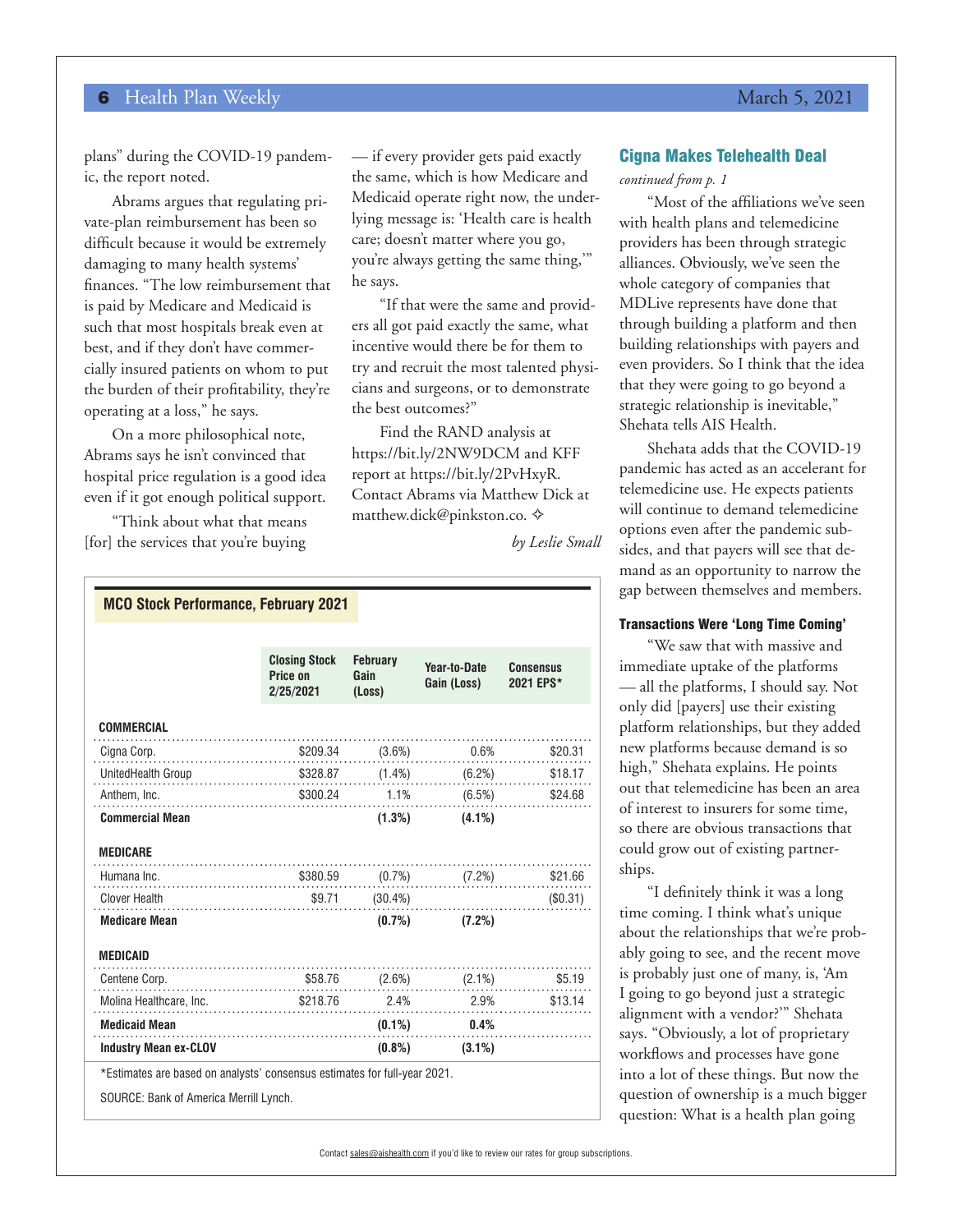### March 5, 2021 **Health Plan Weekly 7** No. 2021

to do with this asset? Are there other strategic areas of focus?"

In general, Shehata says, telemedicine offers payers four value propositions. The first is network expansion: payers can bolster the scale and quality of their network everywhere with minimal legwork. Second, virtual care offers "direct-to-consumer capability and a new front door for health plans," Shehata says, comparing those capabilities to a pharmacy discount card: both offer "a direct-to-consumer way to connect to a brand." The third benefit is strategic improvement to care delivery of specific clinical areas, particularly behavioral health and related, lifestyle-based impediments to good health such as nutrition and smoking cessation.

#### More Deals Could Be on Horizon

"We've seen some transactions over the last year around behavioral health. I think, at the end of the day, this would probably represent one of many more commercial transactions we're probably going to see in this space over the next year," Shehata says.

Finally, Shehata says that robust, internal telemedicine options offer plans an opportunity to exercise leverage in negotiations with provider systems, which have sought to have virtual visits reimbursed at the same rate as traditional visits.

"There is the health system proper, which might have a telemedicine arm, and then there's the overall telemedicine provider and their extended providers," Shehata explains. "So you're going to see a duality: a traditional provider network, and a provider network that's attached to a telemedicine platform. And those may or may not intersect. A lot of the time the traditional providers that are in the more traditional networks are not necessarily

represented in the telemedicine track. Now, the issue is going to be, as a health plan begins to own these assets, is the provider network going to be rationalized? Is payment equity going to begin to be achieved?"

The payment equity question is central to the coming regulatory battle over telemedicine, which has been brewing for some time *(HPW 6/25/20, p. 1)*. Payer and plan sponsor lobbying groups will square off against providers in Congress over whether virtual visits should be reimbursed at the same rate as in-person visits. Early in the pandemic, the Trump administration mandated that Medicare must reimburse most telehealth visits at parity with traditional visits.

#### Providers Still Want Pay Parity

Broadly speaking, provider groups including the American Medical Association (AMA) have argued that reimbursement for telehealth visits should be legally pegged at parity with reimbursement rates for in-person visits. Payers, meanwhile, have argued that a major part of telehealth's appeal is its lower overhead compared to in-person visits — and that future telehealth reimbursement practices should be designed to lower the overall cost of care.

James Gelfand, senior vice president for health policy for the ERISA Industry Committee, says the AMA has pitched model legislation to members in recent weeks that would lock in parity, though he thinks the bill is "very poorly written," and that it "is DOA."

"Everybody knows that telehealth costs less," Gelfand tells AIS Health. "Providers know it, patients know it. It's very obvious that providers are just thinking, 'Hey, we know that this is just basically giving us free money, but still do it.' But I think that, from Congress' standpoint, that doesn't meaningfully improve the situation for the patient. Giving free money to the providers is not going to cause the patients to get better access to care."

Also at issue is whether the full menu of services authorized in response to the pandemic will continue to be eligible for Medicare reimbursement. CMS expanded the types of services that could be delivered via telehealth to Medicare beneficiaries, temporarily adding 135 services, including emergency department visits, initial inpatient and nursing facility visits, and discharge day management services, and made about 45% of those telehealth services permanent benefits in a December 2020 final rule. Unless Congress acts or the Biden administration issues new rules, the remaining expanded services will expire either at the end of 2021, or when the pandemic public health emergency ends.

#### Congress Considers the Options

In a March 2 hearing of the House Committee on Energy and Commerce's Subcommittee on Health, legislators indicated that they are studying both issues. Subcommittee Chair Rep. Anna Eshoo (D-Calif.) said in her opening statement that "it's time to make Medicare reimbursement for telehealth service permanent," and added that "we need to find a way to continue affordable telehealth access for seniors and other Americans." Eshoo also suggested that telehealth could make a big difference in addressing shortages of specialists in large swaths of the country, particularly child psychiatrists.

However, Committee Chair Rep. Frank Pallone (D-N.J.) sounded a more cautious note in his remarks: "While I applaud the work that has been done so far to rapidly expand